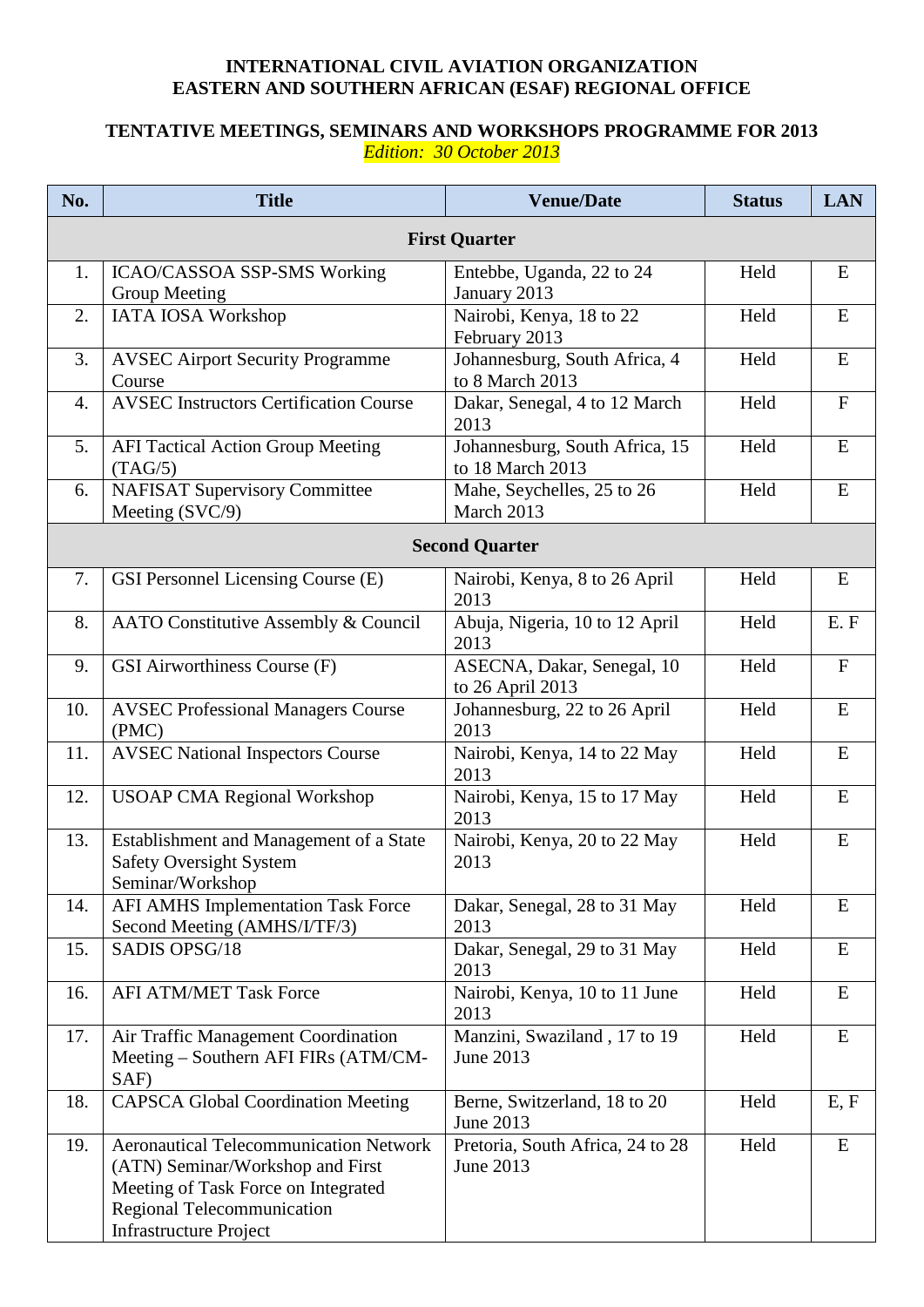| No.                  | <b>Title</b>                                                                                                                         | <b>Venue/Date</b>                                   | <b>Status</b> | <b>LAN</b> |  |  |  |
|----------------------|--------------------------------------------------------------------------------------------------------------------------------------|-----------------------------------------------------|---------------|------------|--|--|--|
| <b>Third Quarter</b> |                                                                                                                                      |                                                     |               |            |  |  |  |
| 20.                  | <b>AFI OPMET MTF/5</b>                                                                                                               | Nairobi, Kenya, 3 to 5 July<br>2013                 | Held          | E          |  |  |  |
| 21.                  | MET/SG/11                                                                                                                            | Nairobi, Kenya, 8 to 11 July<br>2013                | Held          | E, F       |  |  |  |
| 22.                  | Air Traffic Management Coordination<br>Meeting - Eastern AFI FIRs (ATM/CM-<br>EAF)                                                   | Mahe, Seychelles, 15 to 18 July<br>2013             | Held          | ${\bf E}$  |  |  |  |
| 23.                  | <b>AVSEC Professional Managers Course</b><br>(PMC)                                                                                   | Johannesburg, South Africa, 15<br>to 19 July 2013   | Held          | E          |  |  |  |
| 24.                  | AFI Frequency Management Group Third<br>Meeting (AFI/FMG/3)                                                                          | Nairobi, Kenya, 22 to 24 July<br>2013               | Held          | E          |  |  |  |
| 25.                  | AFI Surveillance TF/3                                                                                                                | Nairobi, Kenya, 25 to 26 July<br>2013               | Held          | ${\bf E}$  |  |  |  |
| 26.                  | Special Air Traffic Management<br>Coordination Meeting for Dar es Salaam,<br>Kigali and Kinshasa FIRs (SP ATM/CM-<br>DKKF)           | Nairobi, Kenya, 26 to 27 June<br>2013               | Held          | ${\bf E}$  |  |  |  |
| 27.                  | Workshop on the provision of Search and<br>Rescue (SAR) services in the AFI Region                                                   | Yaoundé, Cameroon, 29 July<br>2013                  | Held          | E          |  |  |  |
| 28.                  | Third Meeting of the AFI Search and<br><b>Rescue Services Integration Task Force</b><br>(ASSI TF/3)                                  | Yaoundé, Cameroon, 30-31 July<br>2013               | Held          | E          |  |  |  |
| 29.                  | AFI AOP/SG/10 Meeting                                                                                                                | Nairobi, Kenya, 5 to 7 August<br>2013               | Held          | E, F       |  |  |  |
| 30.                  | Performance-Based Navigation Route<br><b>Network Development Working Group</b><br>Workshop & Meeting (PRND WG/3)                     | Dakar, Senegal, 5 to 8 August<br>2013               | Held          | E          |  |  |  |
| 31.                  | <b>AVSEC - SIP Training</b>                                                                                                          | 19-23 August, South Sudan                           | Held          | E          |  |  |  |
| 32.                  | Performance-Based Navigation Airspace<br>Planning Concept Workshop and Airspace<br><b>Concept Development Training</b>               | Johannesburg, South Africa, 19<br>to 23 August 2013 | Held          | E, F       |  |  |  |
| 33.                  | Performance-Based Navigation (PBN)<br><b>Operations Approval Workshop</b>                                                            | Johannesburg, South Africa, 26<br>to 30 August 2013 | Held          | E          |  |  |  |
| 34.                  | AFI Traffic Forecasting Group (AFI TFG)<br>Meeting                                                                                   | Nairobi, Kenya, 27 to 30<br>August 2013             | Held          | E          |  |  |  |
| 35.                  | <b>WRC-15 Regional Preparatory Workshop</b><br>$\&$ 29 <sup>th</sup> Meeting of the Aeronautical<br><b>Communications Panel WG F</b> | Nairobi, Kenya, 3 to 12<br>September 2013           | Held          | E/F        |  |  |  |
| 36.                  | Air Traffic Management/Aeronautical<br>Information Management/Search and<br>Rescue - Sub Group Meeting<br>(ATM/AIM/SAR SG/13)        | Nairobi, Kenya, 16 to 19<br>September 2013          | Held          | E, F       |  |  |  |
| 37.                  | Communications, Navigation and<br>Surveillance Sub-Group Fifth Meeting<br>(CNS/SG/5)                                                 | Nairobi, Kenya, 16 to 19<br>September 2013          | Held          | E, F       |  |  |  |
| 38.                  | AFI Ministerial Briefing and                                                                                                         | Montreal, Canada, 23<br>September                   | Held          | M/L        |  |  |  |